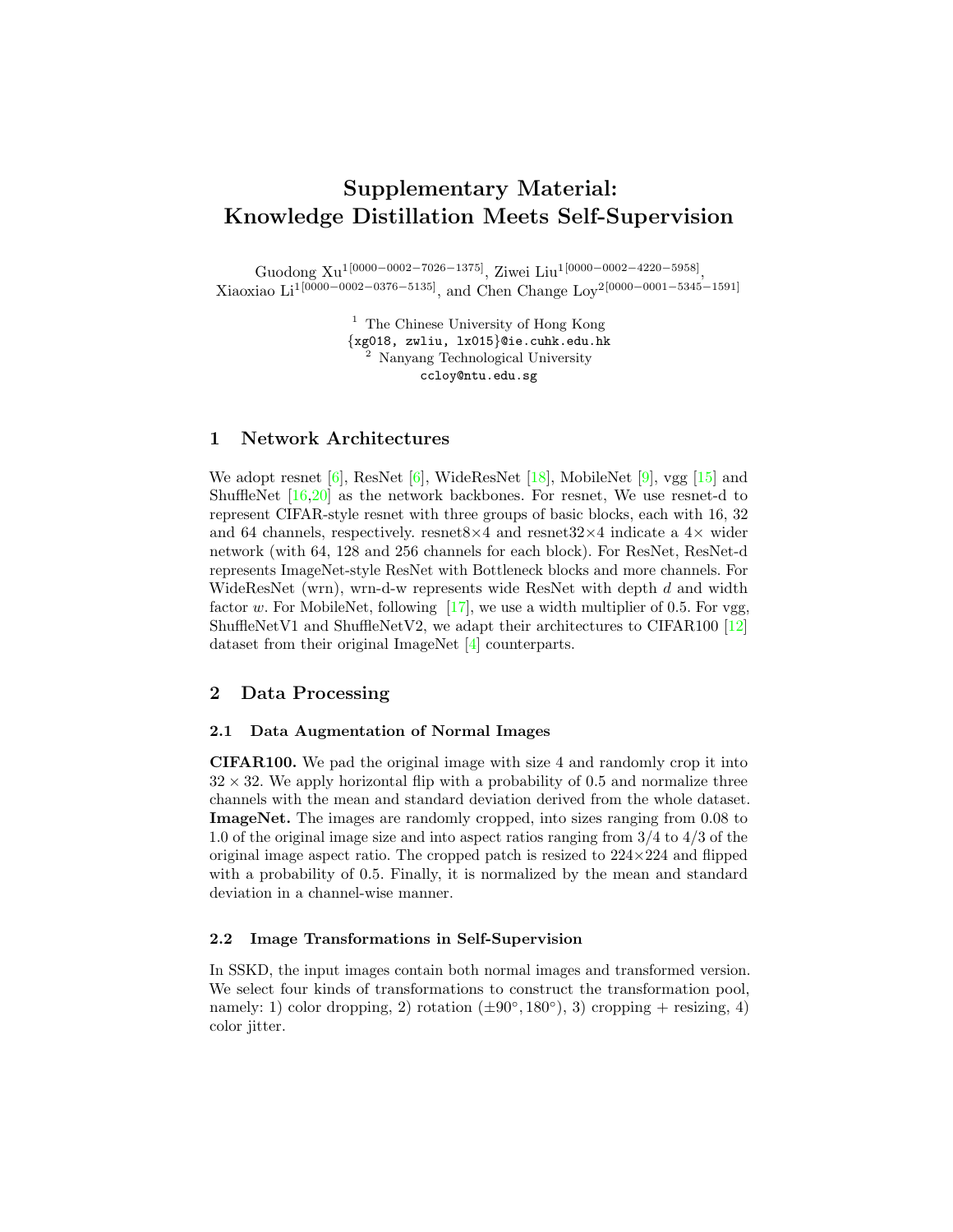<span id="page-1-0"></span>2 G. Xu et al.

Color dropping converts an RGB image to a gray image through  $L = 0.229R +$  $0.587G + 0.114B$ , where L is the gray value. Rotation is specifically performed at three angles, i.e., ±90◦ and 180◦ , because rotation at these angles do not introduce artifacts (black regions at the image edge). Cropping + resizing first randomly crops a patch from the augmented image with size 0.08 to 1.0 and aspect ratio  $3/4$  to  $4/3$  and then resizes it to a fixed resolution  $(32\times32)$  in CIFAR100 and  $224 \times 224$  in ImageNet). For color jitter, we jitter the brightness, contrast and saturation with a factor sampled from 0.6 to 1.4 and jitter the hue with a factor sampled from  $-0.1$  to 0.1.

## 3 Implementations of different self-supervision tasks

In ablation study, we investigate the effects of different self-supervision tasks, i.e., Contrastive  $[2]$ , Exemplar  $[5]$ , Jigsaw  $[13]$  and Rotation  $[11]$ . The implementation details of Contrastive are introduced in the main paper. Here we introduce the details when combining other three self-supervision tasks with knowledge distillation.

Exemplar. Exemplar treats each instance of the dataset as a separate class. It applies heavy image transformations to the original image and forces the network to classify transformed image correctly. When combining it with KD, we adopt the same transformations as discussed in Sec  $A2.2$ . The SS module is a classifier with class number equalling to the dataset size. In student's training, we transfer the logits of this classifier from teacher to student.

Jigsaw. Jigsaw splits the original image into several non-overlapping patches and permutes them. It re-organizes these patches into image format and forces the network to recognize the permutation pattern. When combining it with KD, we split each image into  $2 \times 2 = 4$  patches. Thus, the SS module is a classifier with 24  $(4! = 24)$  classes. In student's training, we transfer the logits of this classifier.

**Rotation.** Rotation first rotates the image with four angles, i.e.,  $0^{\circ}$ ,  $\pm 90^{\circ}$ ,  $180^{\circ}$ and then forces the network to classify the rotation angle correctly. When combining it with KD, the SS module is a 4-way classifier. In student's training, we transfer the logits of this classifier from teacher to student.

## 4 Training Hyperparameters

#### 4.1 Hyperparameters in Competing Methods

The losses of all competing methods can be uniformly written as:

$$
L = \alpha_1 L_{ce} + \alpha_2 L_{kd} + \alpha_3 L_{distill},\tag{1}
$$

where  $L_{ce}$ ,  $L_{kd}$  and  $L_{distill}$  are cross-entropy loss, conventional KD loss and specially designed loss in each method, respectively.

CIFAR100 We re-run all the competing methods using the implementation of CRD [\[17\]](#page-4-6). We set  $\alpha_1 = 0.1$ ,  $\alpha_2 = 0.9$ . For  $\alpha_3$  of different methods, we use the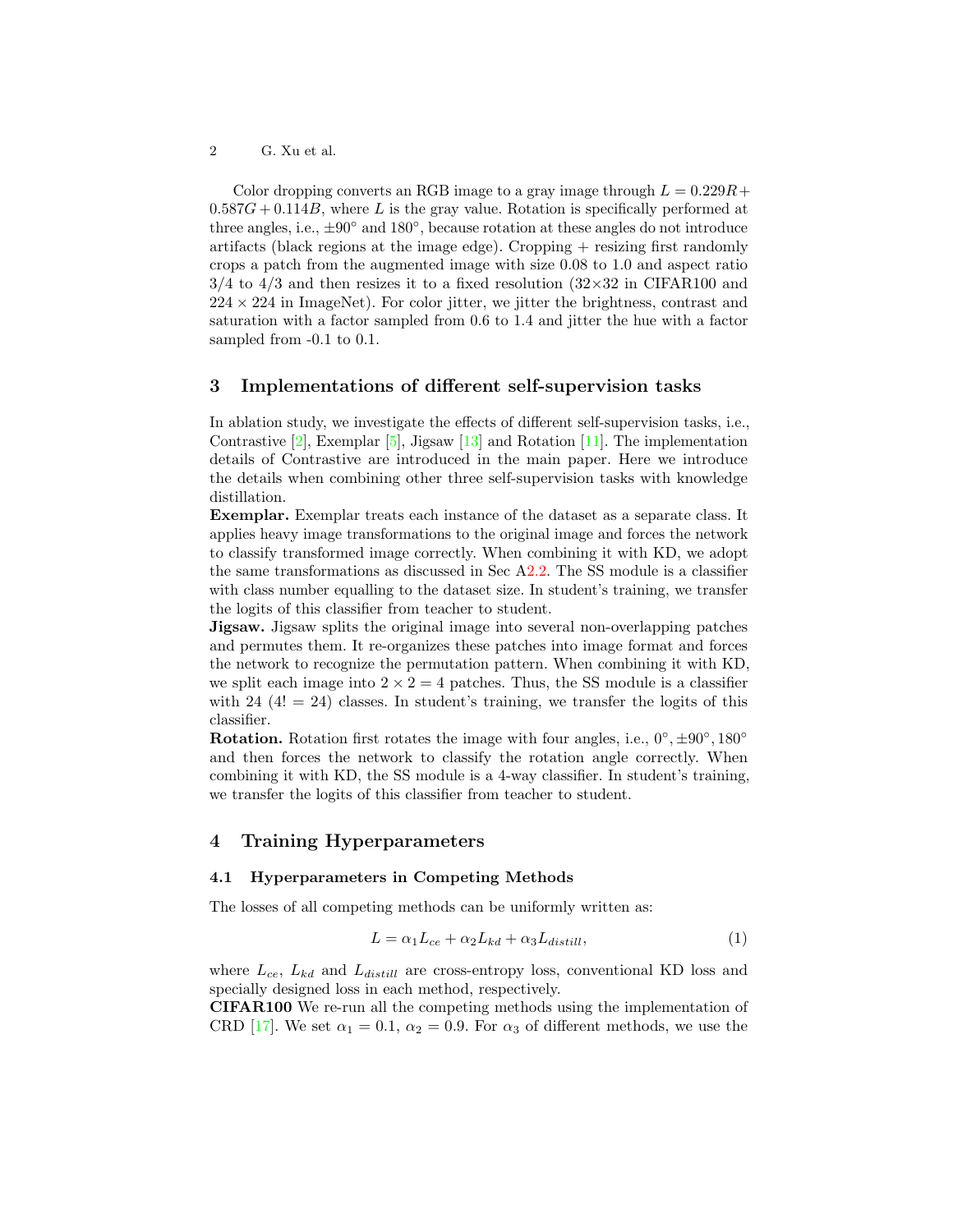<span id="page-2-1"></span><span id="page-2-0"></span>Table 1. Linear Classification Accuracy (%) on STL10 and TinyImageNet. We use wrn40-2 and ShuffleNetV1 as teacher and student networks, respectively. The competing methods include KD  $[8]$ , FitNet  $[14]$ , AT  $[19]$ , FT  $[10]$ , and CRD  $[17]$ 

|                                                                                     | Student Teacher KD FitNet AT FT CRD Ours |                                           |  |  |  |
|-------------------------------------------------------------------------------------|------------------------------------------|-------------------------------------------|--|--|--|
| $CIFAR100 \rightarrow STL10$                                                        | 171.58                                   | 71.01 73.25 73.77 73.47 73.56 74.44 74.74 |  |  |  |
| CIFAR100 $\rightarrow$ TinyImageNet 32.43 27.74 32.05 33.28 33.75 33.69 34.30 34.54 |                                          |                                           |  |  |  |

values reported in CRD. Note that CRD sets the  $\alpha_2$  in all methods to be 0, so the results of competing methods in our experiments are better than those in CRD.

ImageNet We do not run the competing methods, but copy their results from CRD directly.

#### 4.2 Hyperparameters in SSKD

**CIFAR100** We set the temperature  $\tau$  in  $L_{kd}$  and  $L_T$  to be 4 and  $\tau$  in  $L_{ss}$  to be 0.5. For student training, we set  $\lambda_1 = 0.1, \lambda_2 = 0.9, \lambda_3 = 3.0, \lambda_4 = 5.0$  in Eq 8. We train all the models for 240 epochs. The initial learning rate is 0.05 and is decayed by a factor of 10, respectively, at 150, 180 and 210 epochs. We run experiments on a TITAN-X-Pascal GPU with a batch size of 64. An SGD optimizer with a  $5 \times 10^{-4}$  weight decay and 0.9 momentum is adopted.

ImageNet We use the same temperatures and loss weights as those in CIFAR100 experiments, except that  $\lambda_1$  is set to 1.0. We train all the models for 100 epochs. The initial learning rate is 0.1 and is decayed by 10, respectively, at 30, 60 and 90 epochs. We train models with eight parallel GPUs with a total batch size of 256. The optimizer parameters are the same as those in CIFAR100 experiments.

## 5 Evaluation of Learned Representations

Following CRD [\[17\]](#page-4-6), we also investigate the qualities of student representations. A good feature extractor should generate linear separable features. Hence, we use the fixed backbone of student (trained on CIFAR100) to extract features of STL10 [\[3\]](#page-4-17) and TinyImageNet [\[1\]](#page-4-18), and then train a linear classifier. We select wrn40-2 and ShuffleNetV1 as teacher and student networks, respectively. As shown in Table [1,](#page-2-0) SSKD achieves the highest accuracies on both STL10 and TinyImageNet.

## 6 Visualization of Correlation Difference

We compute the difference (L1 error) between the correlation matrices of the teacher's and student's classifier weights and visualize the difference through heatmap (Fig. [1\)](#page-3-0). We select four methods: vanilla student without distillation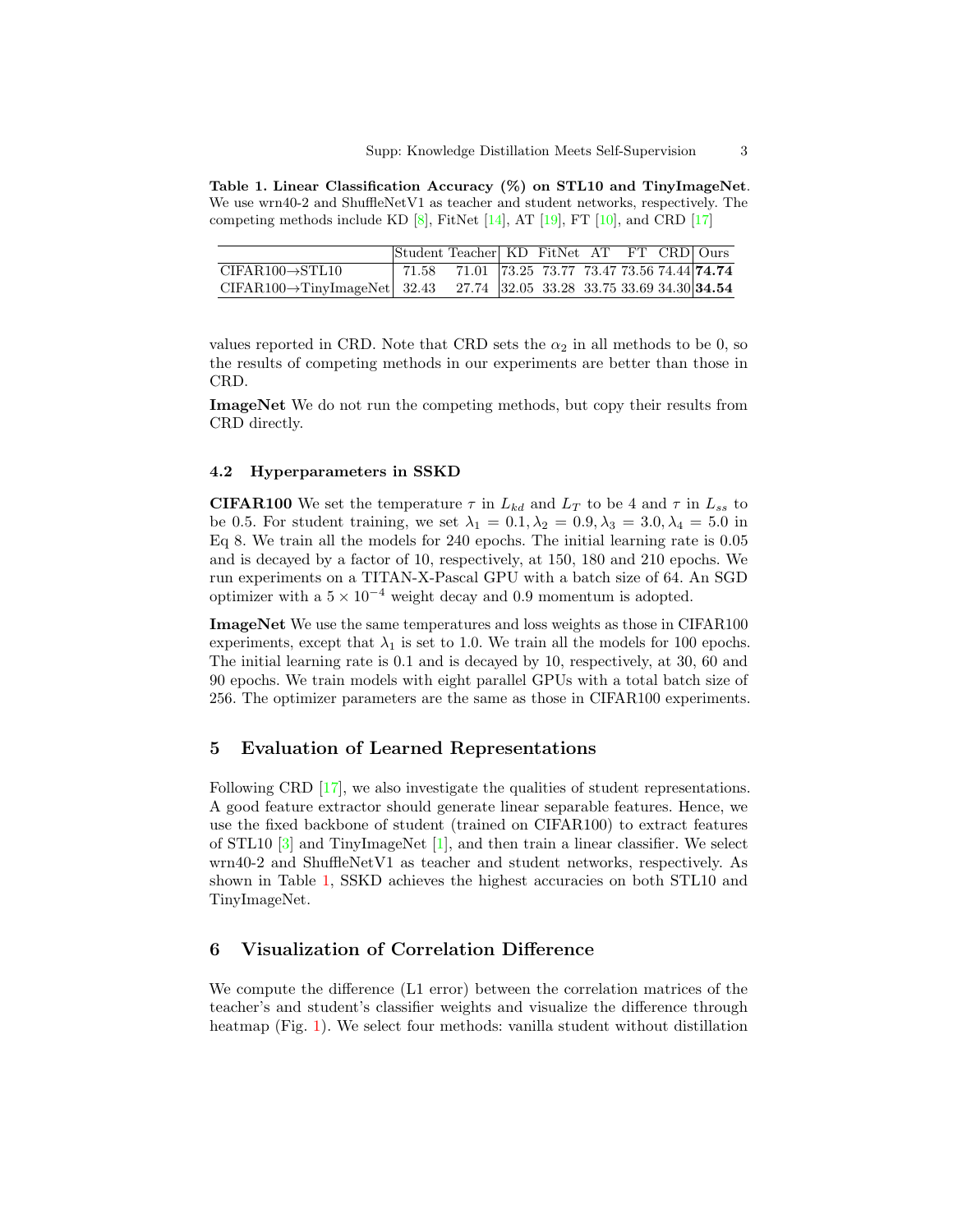<span id="page-3-1"></span>

<span id="page-3-0"></span>Fig. 1. The difference between correlation matrices of teacher's and student's classifier weights (of CIFAR100). The correlation matrices are computed using normalized weights. We select two teacher-student pairs and four methods: Vanilla student, AB [\[7\]](#page-4-19), CRD [\[17\]](#page-4-6) and our SSKD. SSKD achieves significant matching between student's and teacher's correlations, indicating that it captures the teacher's correlation structures best

and students trained by AB [\[7\]](#page-4-19), CRD [\[17\]](#page-4-6) and our SSKD. It is clear that SSKD obtains the smallest difference on both two teacher-student pairs, indicating that SSKD captures the teacher's correlation structure best.